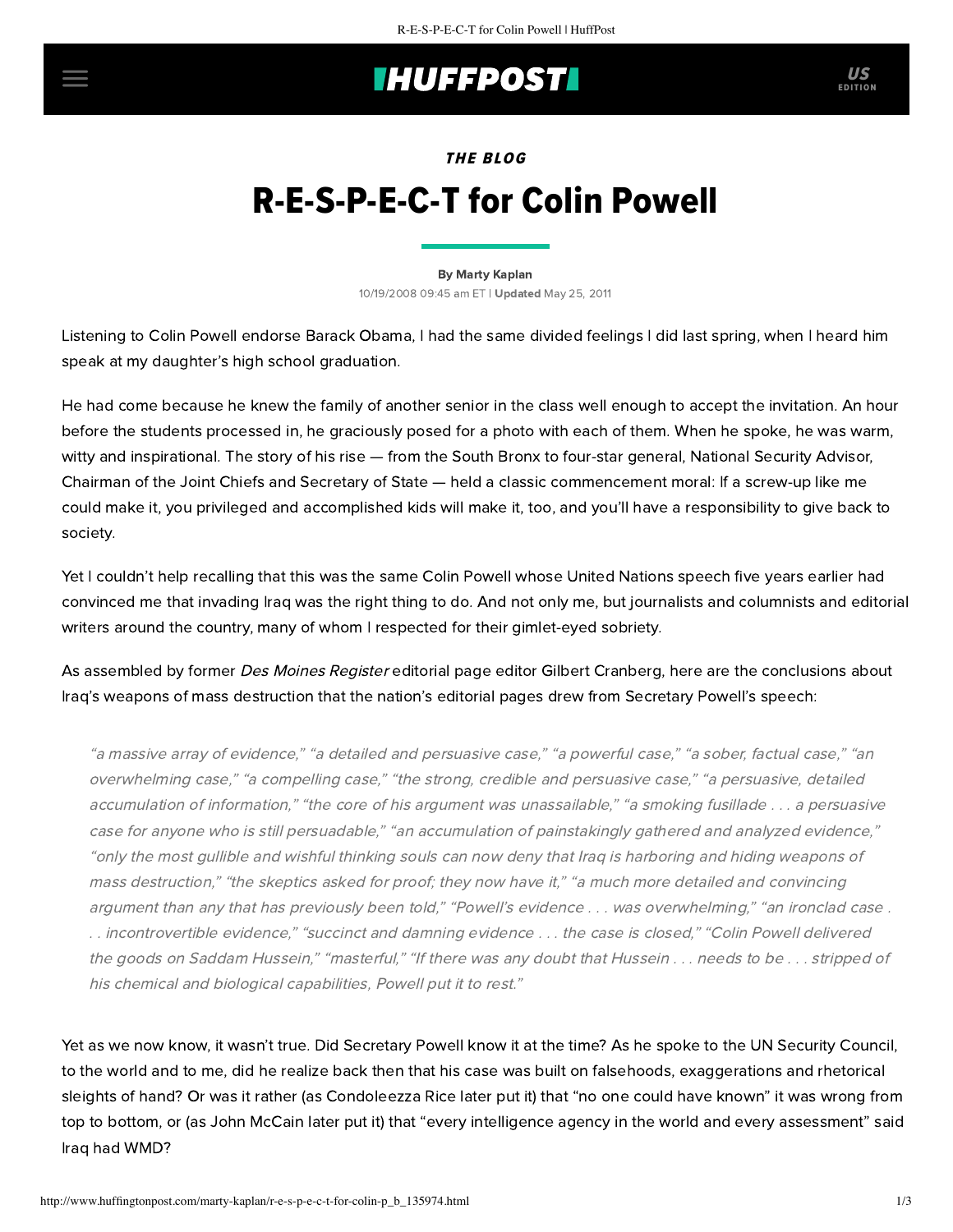#### R-E-S-P-E-C-T for Colin Powell | HuffPost

It's the Rice/McCain denial that Powell gave Tom Brokaw on "Meet the Press" on Sunday: "I thought the evidence was there.... I regret a lot of the information that the intelligence community provided us was wrong."

But [investigations](http://www.commondreams.org/headlines03/0811-09.htm) since his UN speech suggest that Secretary Powell misrepresented the intelligence he had and discounted [conflicting intelligence](http://209.85.173.104/search?q=cache:INgZH6v15fcJ:www.motherjones.com/mb/mt-search.cgi%3Ftag%3DCurveball%26blog_id%3D2+curveball+powell&hl=en&ct=clnk&cd=1&gl=us&client=safari) he knew about. Some examples:

Bioweapons: Secretary Powell said at the UN, "It took years for Iraq to finally admit that it had produced four tons of the deadly nerve agent, VX. A single drop of VX on the skin will kill in minutes. Four tons. The admission only came out after inspectors collected documentation as a result of the defection of Hussein Kamel, Saddam Hussein's late son-in-law." But [Kamel had told](http://www.fair.org/index.php?page=1845) both CIA analysts and UN inspectors in 1995 that Iraq had destroyed its entire stockpile of chemical and biological weapons and banned missiles.

Bioweapons factories: Secretary Powell said, "We have firsthand descriptions of biological weapons factories on wheels and on rails," which could make enough anthrax or botulinus toxin "in a single month to kill thousands upon thousands of people." What he didn't say was that the [CIA knew](http://www.washingtonpost.com/wp-dyn/content/article/2006/04/11/AR2006041101888.html) that the only firsthand source for this was "Curveball," a defector believed by the German intelligence agents who interviewed him to be a fabricator. Nor that the [CIA knew](http://www.informationclearinghouse.info/article5958.htm) that the two corroborating accounts came from Iraqis who had never had direct contact with the biowarfare trucks and had not claimed to have seen them. Nor that CIA files contained information about another Iraqi defector, an engineer who had worked with Curveball, who specifically denied that they had worked on such facilities. Nor that the only American intelligence official ever to actually meet Curveball, when asked to vet this portion of the upcoming speech, warned his CIA boss that Curveball might not know what he was talking about.

Nuclear weapons: Secretary Powell said "most United States experts" believe aluminum tubes sought by Iraq were intended for use as centrifuge cylinders for enriching uranium for nuclear bombs. "Most?" In 2001, the Energy [Department had argued - contrary to the CIA — that the tubes were too narrow, too heavy, and too long to be](http://www.historycommons.org/context.jsp?item=complete_timeline_of_the_2003_invasion_of_iraq_1219) used in a gas centrifuge, a dissent reported by the Defense Intelligence Agency. Two days before his speech, Powell's own State Department intelligence [experts had specifically warned him](http://query.nytimes.com/gst/fullpage.html?res=9907E1D61038F930A35753C1A9629C8B63) not to say that the tubes were manufactured to a tolerance ''that far exceeds U.S. requirements for comparable rockets," but say it he did.

WMD concealment: Secretary Powell played a recording of an intercepted conversation, in Arabic, between two Iraqi military officers. The English translation he showed on a slide said this: "Clean out all of the areas, the scrap areas, the abandoned areas... Make sure there is nothing there." Yet this is the [official State Department translation:](http://cjrarchives.org/issues/2004/1/cranberg-powell.asp) On "the possibility there is, by chance, forbidden ammo... inspect the scrap areas and the abandoned areas." The doctored version in the speech is incriminating, but "clean out" is not the same as "inspect," and "make sure there is nothing there" is invented out of whole cloth.

Yes, despite immense [pressure from Vice President Cheney](http://www.truthdig.com/report/item/20060411_bush_leak_plame_libby_powell/) and his enforcer, "Scooter" Libby, Powell succeeded in purging the speech of dozens of canards. But the speech he delivered is the same speech that, on the eve of his UN appearance, he [reportedly](http://www.guardian.co.uk/world/2003/jun/02/usa.iraq) threw into the air and declared, "I'm not reading this. This is bullshit!"

Why did he do it? Was it obedience to his commander-in-chief? Duty? If he knew that arguments remaining in the speech were fatally compromised, and if he knew (as Bush had told him) that putting his own honor on the line was the reason that the country and the world would believe what he said, why didn't he resign instead of delivering it?

I don't know the answer. I also don't know how Dana Perino can look herself in the mirror every morning before going into the White House, or how John McCain can tell David Letterman with a straight face that yes, should there be another 9/11, and McCain were unable to discharge his duties, Sarah Palin would be completely qualified to lead our